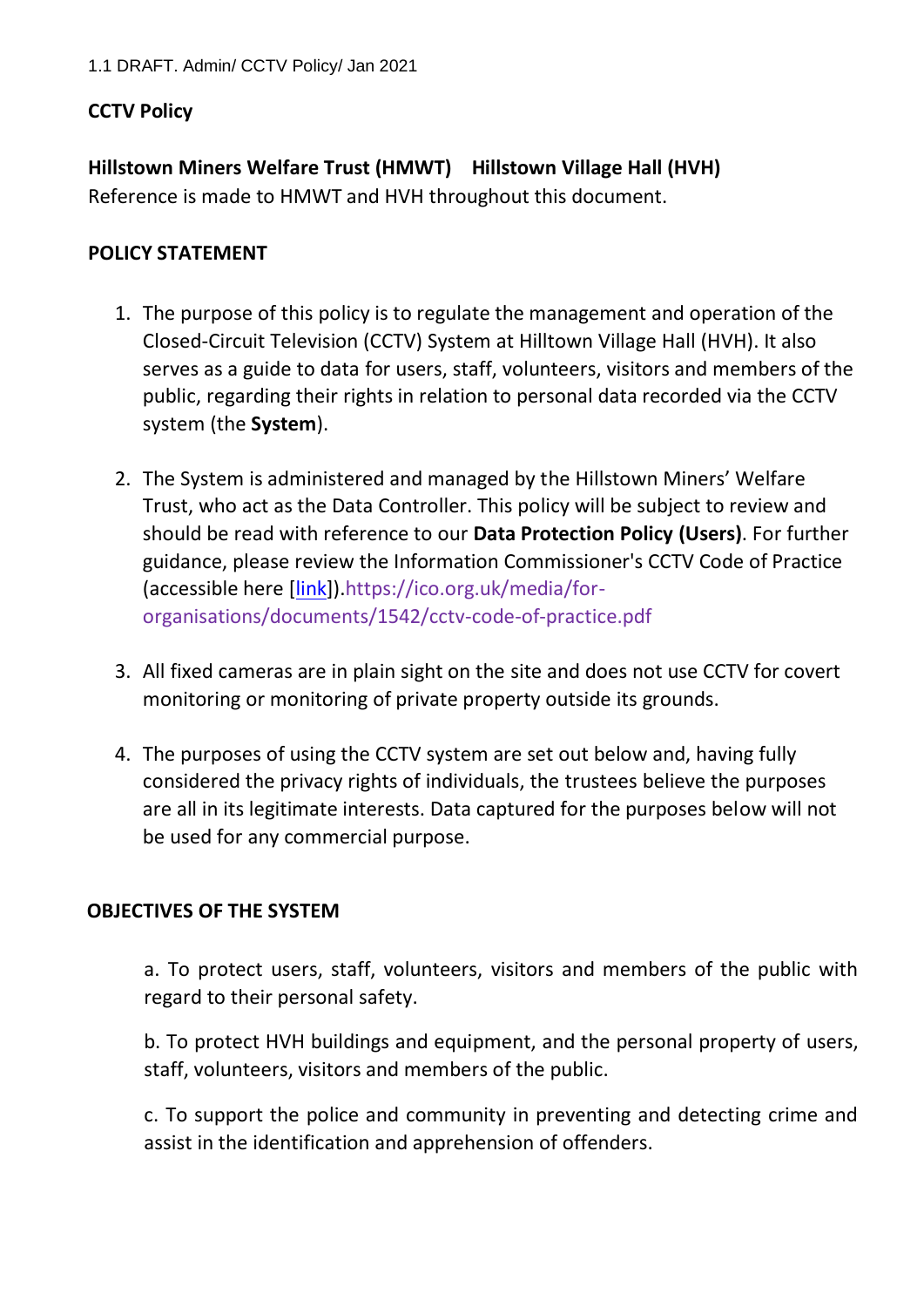d. To monitor the security and integrity of the HVH site during deliveries and arrivals.

## **POSITIONING**

- 5. Locations have been selected, both inside and outside of the buildings and grounds, that the Trustees reasonably believes require monitoring to address the stated objectives.
- 6. Adequate signage has been placed in prominent positions to inform the public that they are entering a monitored area, identifying the Trustees as the Data Controller and giving contact details for further information regarding the system.
- 7. No images will be captured from areas in which individuals would have a heightened expectation of privacy, including changing and washroom facilities.
- 8. No images of public spaces will be captured except to a limited extent at site entrances.

# **MAINTENANCE**

9. The CCTV System will be operational 24 hours a day, every day of the year. The System Manager\* will check and confirm that the System is properly recording and that cameras are functioning correctly, on a regular basis. The System will be checked and (to the extent necessary) serviced as required.

## **SUPERVISION OF THE SYSTEM**

- 10.Staff authorised by the Trustees to conduct routine supervision of the System may include members of the site services and relevant staff on duty.
- 11.Images will be viewed and/or monitored in a suitably secure and private area to minimise the likelihood of or opportunity for access to unauthorised persons.

# **STORAGE OF DATA**

12.The day-to-day management of images will be the responsibility of a System Manager, or such suitable person as the System Manager shall appoint in his or her absence.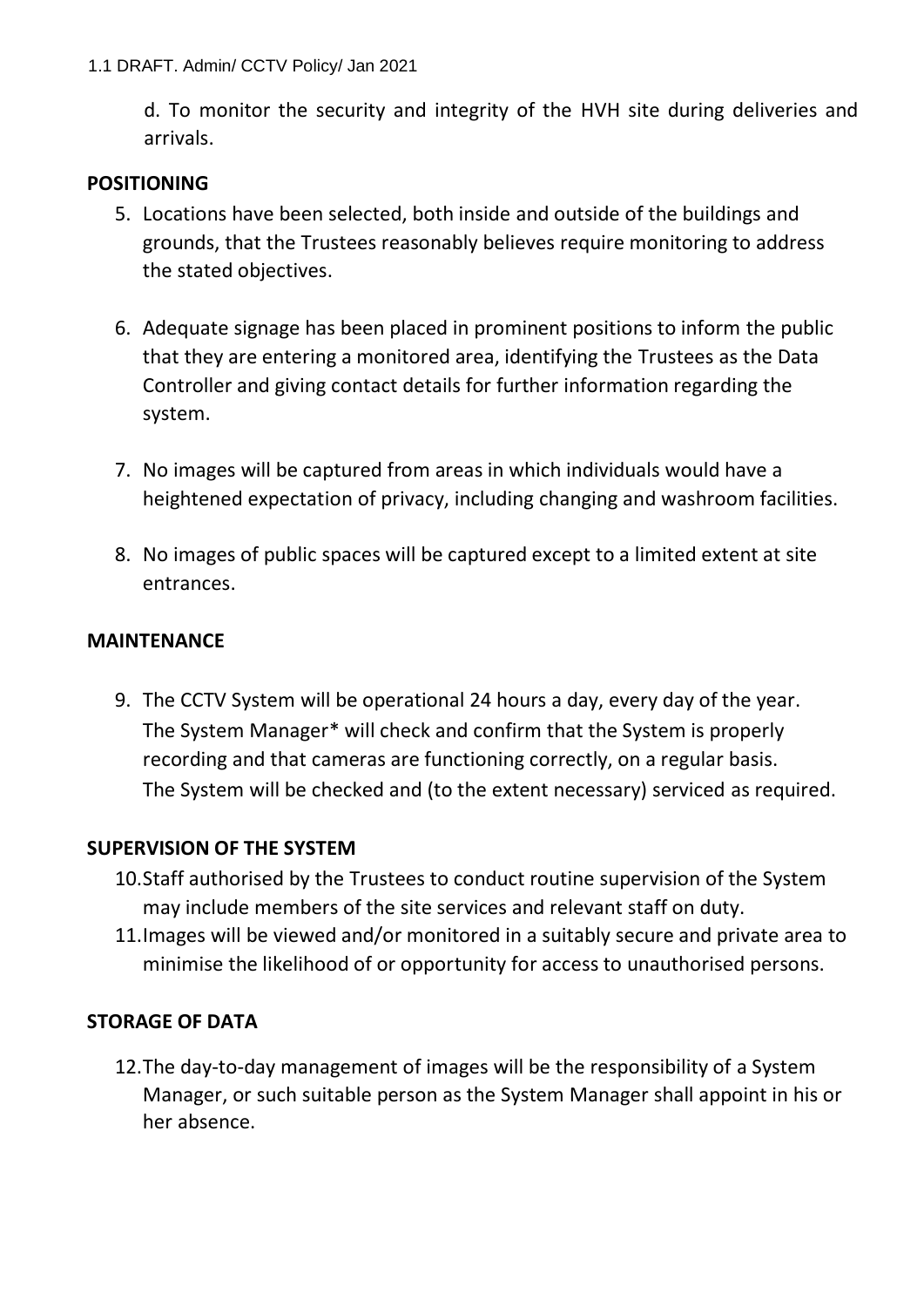#### 1.1 DRAFT. Admin/ CCTV Policy/ Jan 2021

- 13.Images will be stored for 30 days and automatically over-written unless the Trustees considers it reasonably necessary for the pursuit of the objectives outlined above, or if lawfully required by an appropriate third party such as the police or local authority.
- 14.Where such data is retained, it will be retained in accordance with the Act and our Data Protection Policy (Users). Information including the date, time and length of the recording, as well as the locations covered and groups or individuals recorded, will be recorded in the system log book.

# **ACCESS TO IMAGES**

- 15.Access to stored CCTV images will only be given to authorised persons, under the supervision of the System Manager, in pursuance of the above objectives (or if there is some other overriding and lawful reason to grant such access).
- 16.Individuals also have the right to access personal data HMWT holds on them (please see the Data Protection Policy Users), including information held on the System, if it has been kept. The Trustees will require specific details including at least to time, date and camera location before it can properly respond to any such requests. This right is subject to certain exemptions from access, including in some circumstances where others are identifiable.
- 17.The System Manager must satisfy themselves of the identity of any person wishing to view stored images or access the system and the legitimacy of the request. The following are examples when the System Manager may authorise access to CCTV images:

a. Where required to do so by designated Trustees, the Police or some relevant statutory authority;

b. To make a report regarding suspected criminal behaviour;

c. To examine behaviour which may give rise to any reasonable safeguarding concern.

d. To assist HVH in establishing facts in cases of unacceptable public behaviour, in which case, the police will be informed as part of the Trustees management of a particular incident;

e. To the HMWT insurance company where required in order to pursue a claim for damage done to insured property; or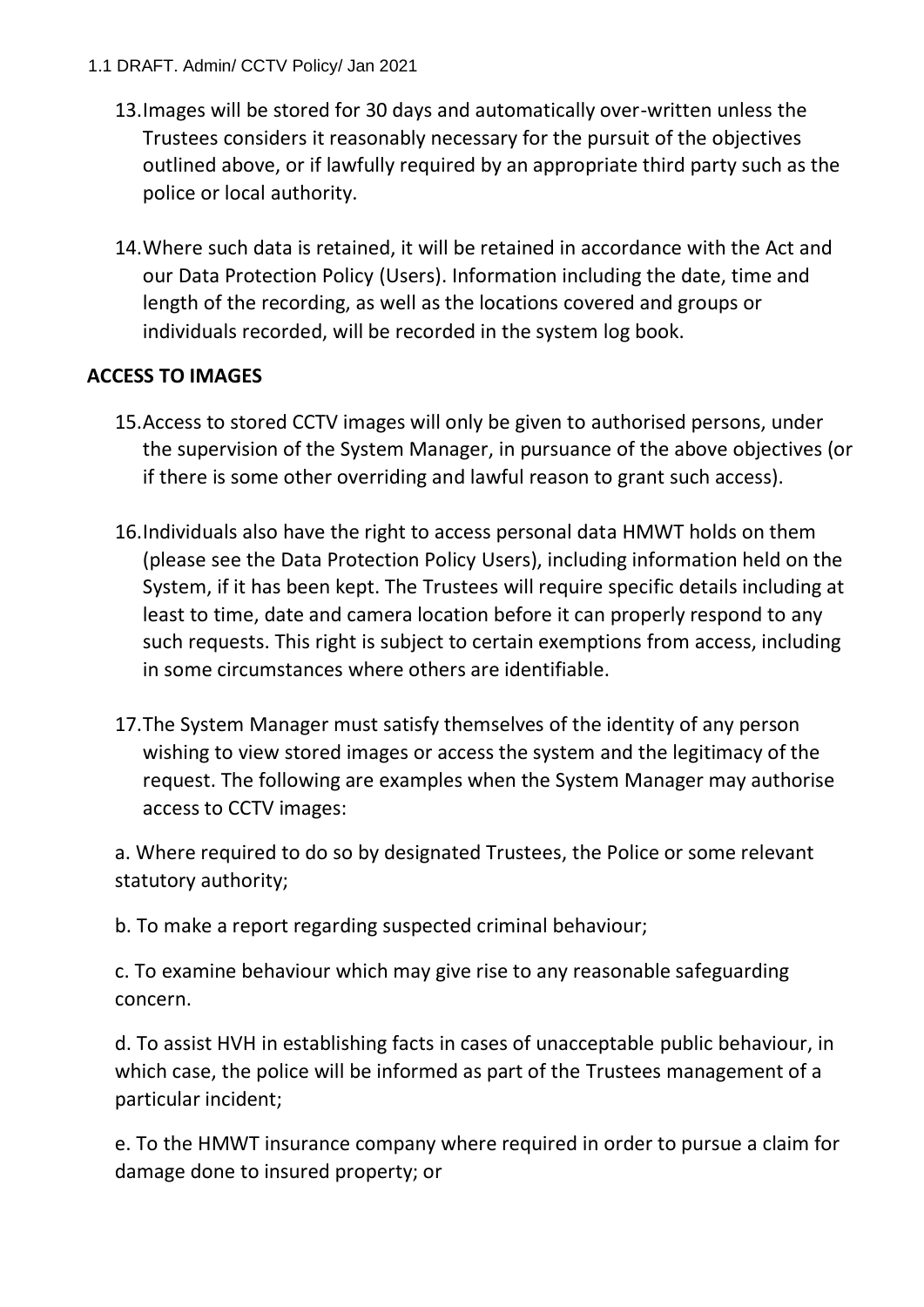- f. In any other circumstances required under law or regulation.
- 18.Where images are disclosed to an individual as set out above a record will be made in the system log book including the person viewing the images, the time of access, the reason for viewing the images, the details of images viewed and a crime incident number (if applicable).
- 19.Where images are provided to third parties under the terms set out above, wherever practicable steps will be taken to obscure images of non-relevant individuals.

## **COMPLAINTS AND QUERIES**

20.Any complaints or queries in relation to HVH's CCTV system, or its use of CCTV, or requests for copies, should be referred to the System Manager who will deal with the enquiries, or notify the Designated Trustees if further clarification is required .

## **CCTV FOOTAGE ACCESS REQUEST**

- 21.The following information is required before HVH can provide copies of or access to CCTV footage from which a person believes they may be identified.
- a. Please note that CCTV footage may contain the information of others that needs to be protected, and that HVH typically deletes CCTV recordings after a 30 day period.

| Name and address:                                                                           |  |
|---------------------------------------------------------------------------------------------|--|
| (proof of ID may be required)                                                               |  |
| Description of footage (including a<br>description of yourself, clothing,<br>activity etc.) |  |
| Location of camera                                                                          |  |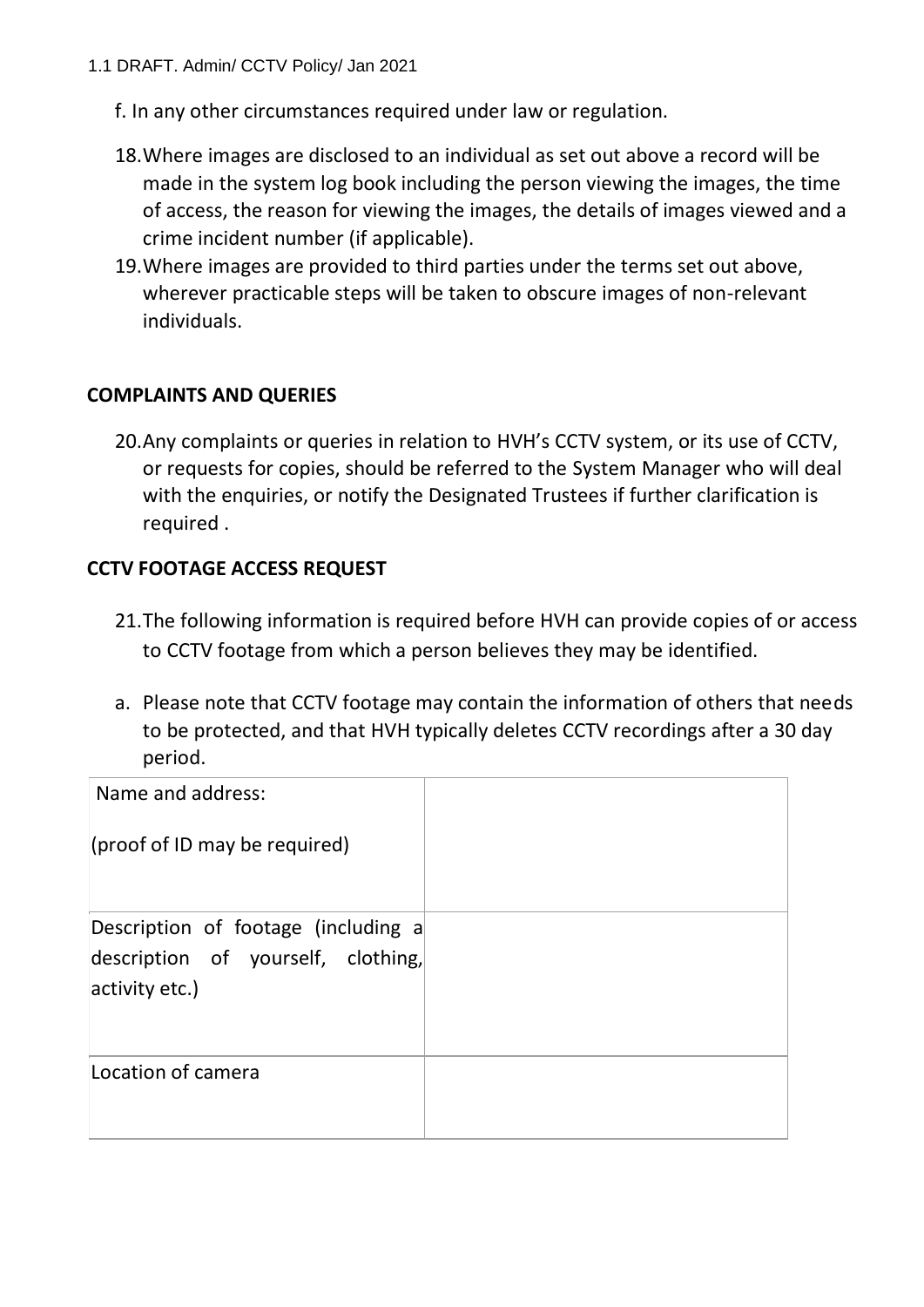| Date of footage sought                          |  |
|-------------------------------------------------|--|
| Approximate time (give a range if<br>necessary) |  |

Signature\*……………………………………

Print Name……………………………………. Date ………………..

**\* NB if requesting CCTV footage of a child under 13, a person with parental responsibility should sign this form. For children 13 or over, the child's authority or consent must be obtained except in circumstances where that would clearly be inappropriate and the lawful reasons to provide to the parent(s) outweigh the privacy considerations of the child.**

------------------------------

Policy generated Jan 2021

**22nd Jan 2021 Approved digitally on WhatsApp.** 

Operational requirements to be setup.

 Trustees to appoint a System Manager\* (Holder of Disclosure and Barring Service (DBS) certificate.

22.holder) to make sure appropriate steps are adhered too.

*23.*Designated Trustees authorised to view CCTV material ideally DBS holders.

24.Reference also made in . Data Protection Policy (Users)

25.Log Book / CCTV footage access request form. Bought off the peg?

26.Registration to record CCTV material £40 yr.